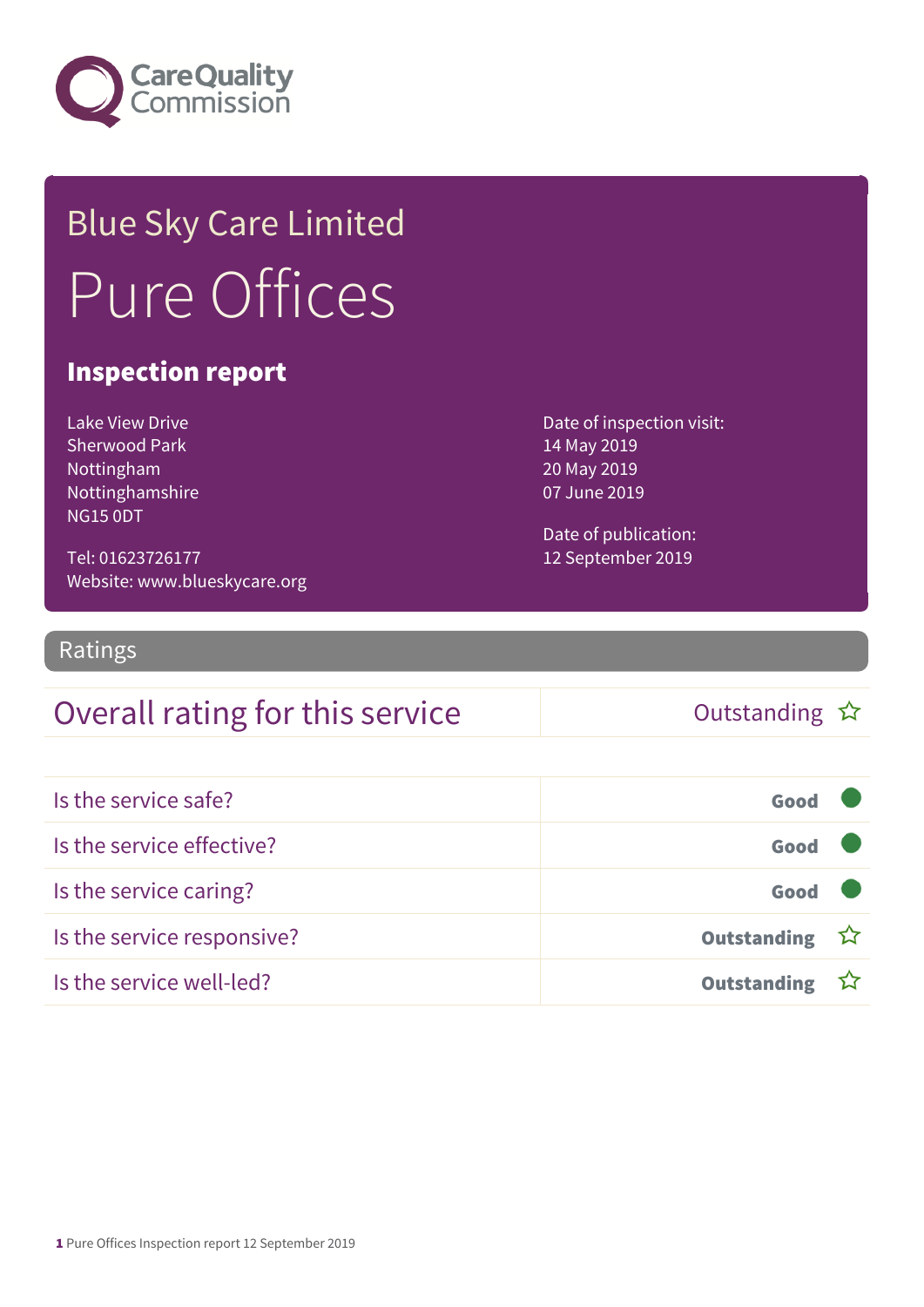### Summary of findings

#### Overall summary

#### About the service:

Pure Offices is registered to support people with their personal care. Pure Offices specialises in providing care and support for people who live with a learning disability, in their own home and when out in the community. At the time of the inspection there were 10 people receiving support with their personal care.

#### People's experience of using this service:

People and relatives were extremely satisfied with the service people received and spoke highly of staff and the registered manager. A comment from a relative summed this up by saying, "Care has surpassed what we could have ever imagined!"

People who used the service were treated with compassion and kindness and their privacy and dignity respected. We observed staff supporting people safely in their own homes.

Relatives and a person using the service told us they felt staff provided safe and extremely effective care. Staff turnover was low which people and relatives valued. People were supported by a small team of staff that understood their needs.

We found robust systems, processes and practices were followed effectively to safeguard people from situations in which they may experience harm. Risks to people's safety had been thoroughly assessed, monitored and managed so they were supported to stay safe while their freedom was respected.

People told us they received their medicines as prescribed and records reviewed confirmed this.

Safe recruitment practices were followed. Arrangements to prevent and control infection were in place.

Staff had received all the training required to support people safely. Staff received regular supervision and annual appraisals and were able to reflect on the care and support they delivered. Staff were able to access further training in addition to their mandatory training.

People were supported to have maximum choice and control of their lives and staff supported them in the least restrictive way possible and in their best interests; the policies and systems in the service supported this practice.

People had been involved in agreeing their care plans and participated in reviews of the care and support provided to them. People and family members said that staff always asked for consent when carrying out care and support tasks.

People were fully supported to live healthier lives by having on-going support to access suitable healthcare services.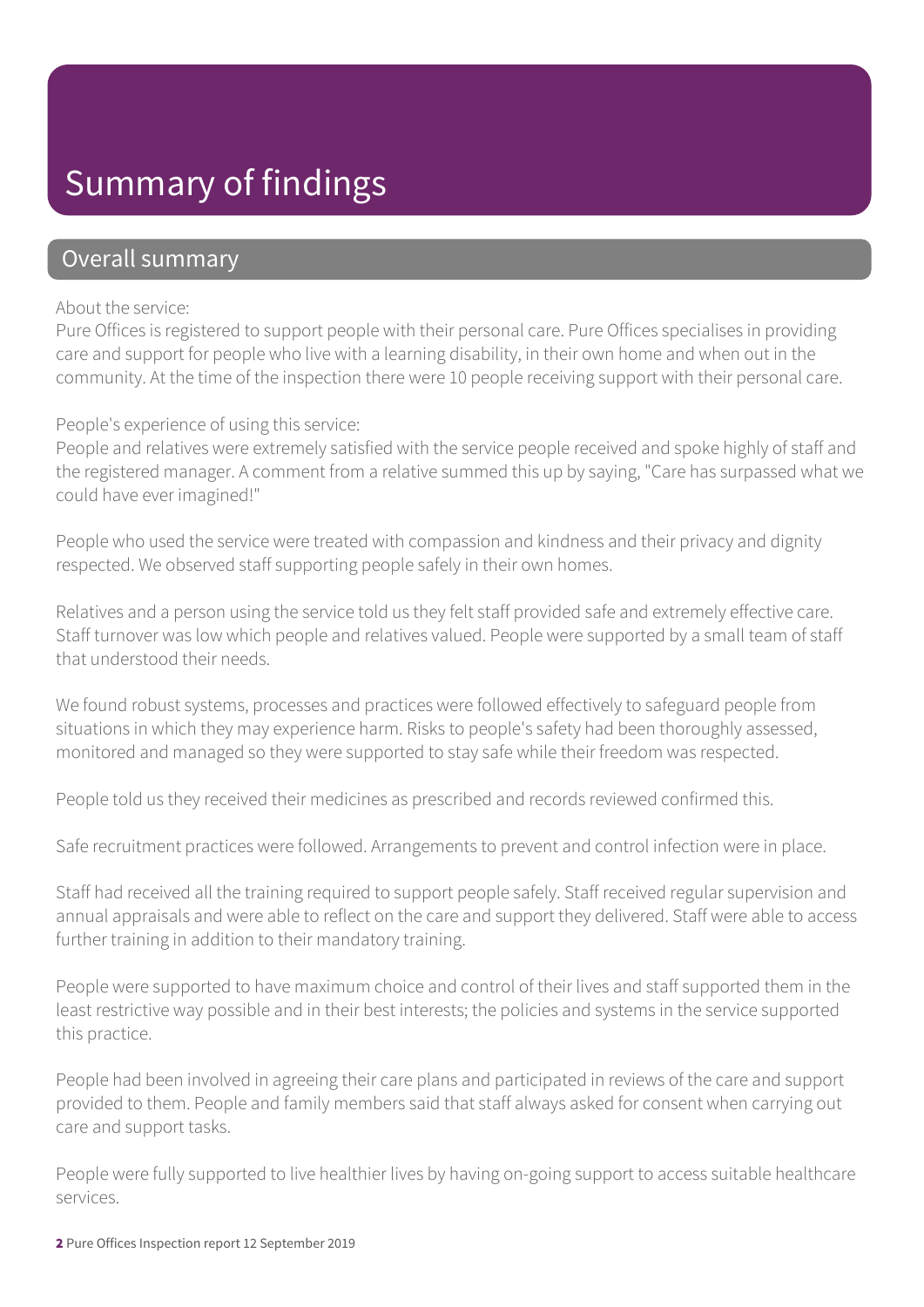People received personalised care that was exceptionally responsive to their needs. Care staff understood the importance of promoting equality and diversity by supporting people to make choices about their lives. Confidential information was kept private.

There was strong sense of leadership in the service that was open and inclusive. The registered persons focused on achieving positive outcomes for people and their staff.

People and relatives benefited from a robust professional management framework that helped care staff to understand their responsibilities so that risks and regulatory requirements were met.

The service encouraged regular feedback from people who used the service, relatives, care staff and professionals. Views were gathered through questionnaires, telephone conversations, regular face to face meetings at people's home and at staff team meetings in the office.

No complaints had been received in the last 12 months. People were introduced to lay advocates if necessary.

Comprehensive quality checks had been completed to ensure people benefited from the service being able to quickly put problems right and to innovate so that people could consistently receive safe care.

Good team work was promoted and care staff were supported to speak out if they had any concerns about people not being treated in the right way. Staff were clear about the vision and values of the service. In addition, the registered persons worked in partnership with other agencies and stakeholders to support the development of joined-up care.

More information is available in the full report.

Rating at last inspection: Good (report published April 2016)

Why we inspected:

This was a planned inspection based on the rating at the last inspection when we rated the service as good overall. At this inspection there had been further improvements which resulted in the service being rated outstanding overall.

Follow up:

We will continue to monitor intelligence we receive about the service until we return to visit as per our reinspection programme. If any concerning information is received we may inspect sooner.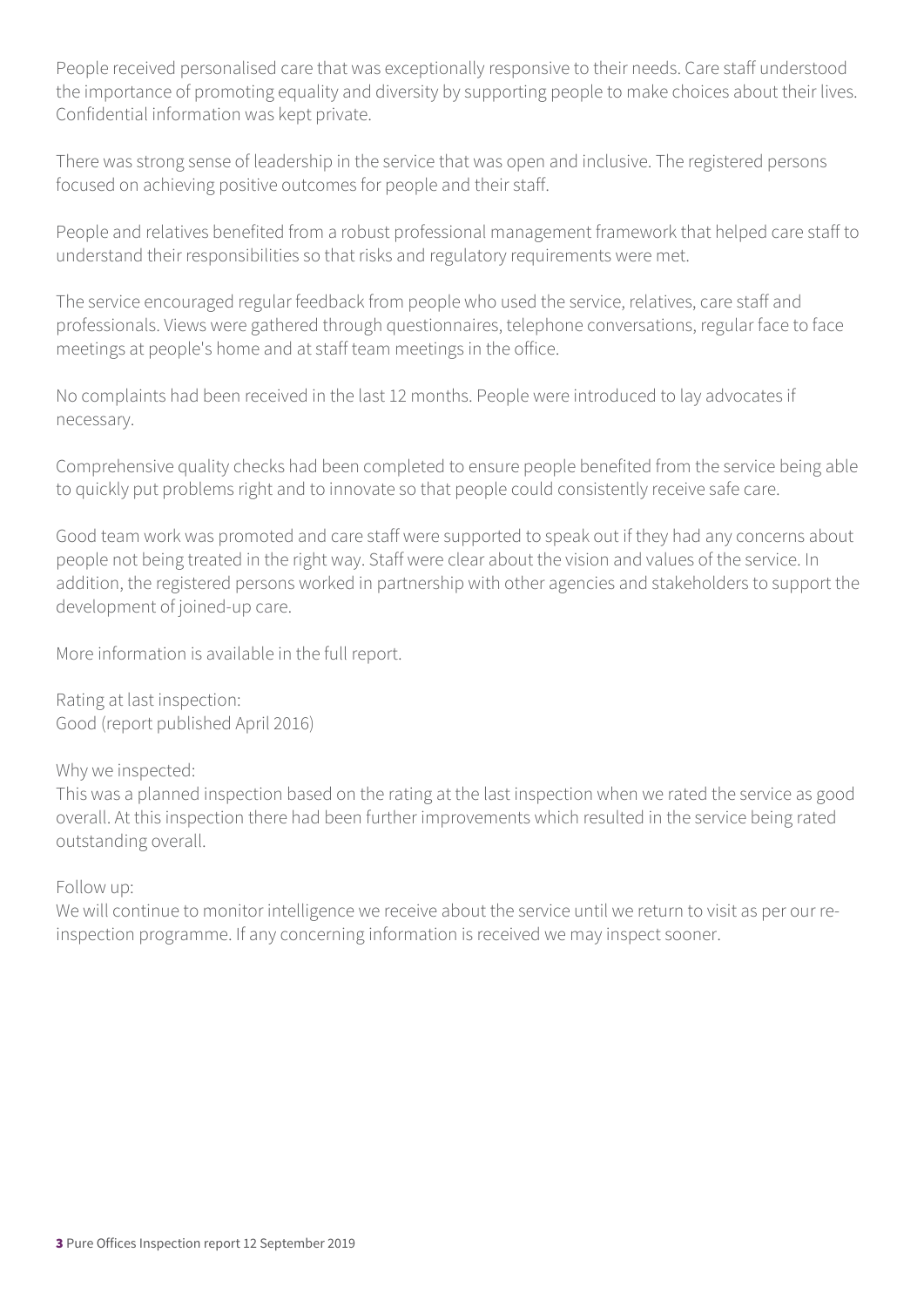### The five questions we ask about services and what we found

We always ask the following five questions of services.

| Is the service safe?<br>The service was safe<br>Details are in our Safe findings below.                                 | Good          |
|-------------------------------------------------------------------------------------------------------------------------|---------------|
| Is the service effective?<br>The service was effective<br>Details are in our Effective findings below.                  | Good          |
| Is the service caring?<br>The service was caring<br>Details are in our Caring findings below.                           | Good          |
| Is the service responsive?<br>The service was exceptionally responsive<br>Details are in our Responsive findings below. | Outstanding ☆ |
| Is the service well-led?<br>The service was exceptionally well-led<br>Details are in our Well-Led findings below.       | Outstanding ☆ |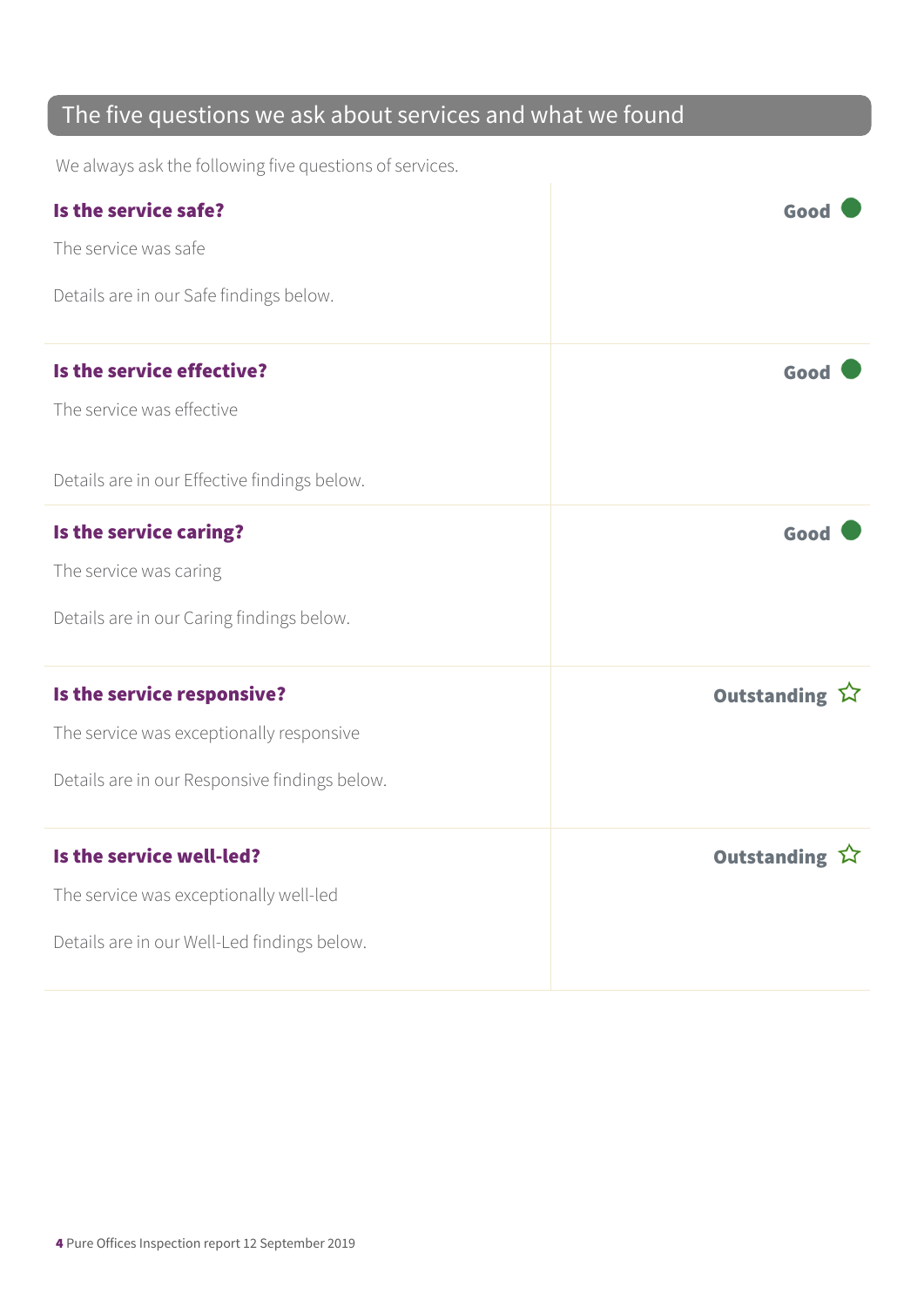

# Pure Offices

#### Detailed findings

### Background to this inspection

#### The inspection:

We carried out this inspection under Section 60 of the Health and Social Care Act 2008 (the Act) as part of our regulatory functions. This inspection was planned to check whether the provider was meeting the legal requirements and regulations associated with the Act, to look at the overall quality of the service, and to provide a rating for the service under the Care Act 2014.

#### Inspection team:

The inspection was completed by one inspector.

#### Service and service type:

Pure Offices is registered to support people with their personal care. Pure Offices specialises in providing care and support for people who live with a learning disability, in their own homes and when out in the community. At the time of the inspection there were 10 people receiving support with their personal care.

The service had a manager registered with the Care Quality Commission. This means that they and the provider are legally responsible for how the service is run and for the quality and safety of the care provided.

#### Notice of inspection:

The office inspection took place on 14 May 2019 and was announced. We gave the service 48 hours' notice of the inspection because some of the people using it could not consent to a home visit from an inspector, which meant that we had to arrange for a 'best interests' decision about this.

We made telephone calls on 20 May 2019 and 07 June 2019 where we spoke with people using the service, their relatives, staff, health and social care professionals.

#### What we did:

We used information we held about the service which included notifications that they sent us to plan this inspection. We also used the completed Provider Information Return (PIR). This is information we require providers to send us at least once annually to give some key information about the service, what the service does well and improvements they plan to make. However, the provider had completed this 11 months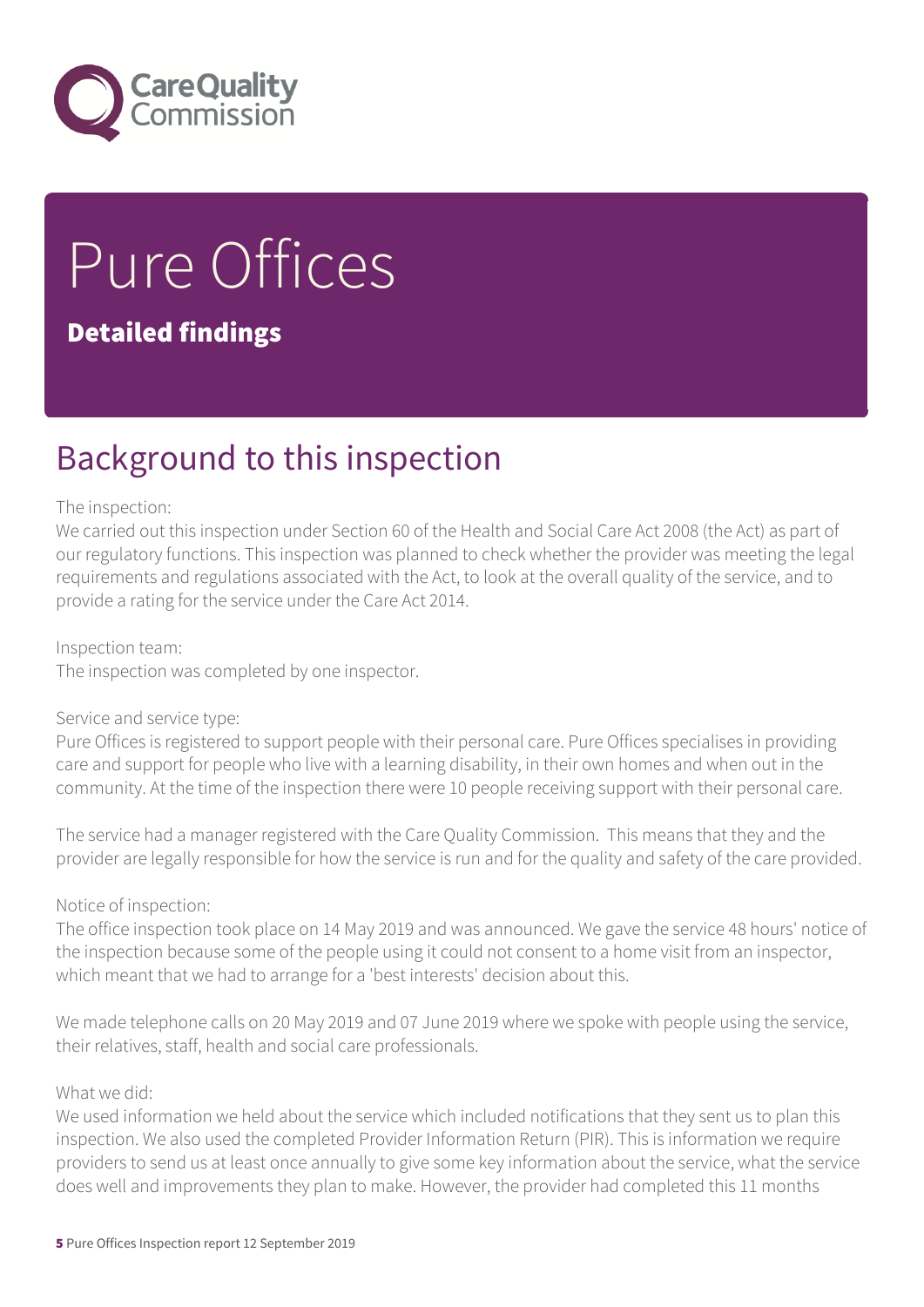previously and we therefore gave opportunities for them to update us throughout the inspection.

We used a range of different methods to help us understand people's experiences. We spoke with four people who were supported in their own home and observed the support they received. Some people were unable to talk with us so we observed interactions between people and the staff. We also spoke with five relatives and one other person receiving care from the service to gain their feedback on the quality of care. We spoke with Healthwatch which is independent consumer champion that gathers and represents the views of the public about health and social care services in England. Additionally we spoke with health and social care professionals the service had worked with over the last year.

We spoke with three support workers, the registered manager and the head of care. We reviewed care plans for four people to check they were and accurate and up to date. We also looked at medicines administration records and reviewed systems the provider had in place to ensure the quality of the service was continuously monitored and reviewed to drive improvement. These included accidents and incidents analysis, complaints management, meetings minutes and quality audits.

We used the Short Observational Framework for Inspection (SOFI) when we visited people in their home. SOFI is a way of observing care to help us to understand the experience of people who could not talk with us.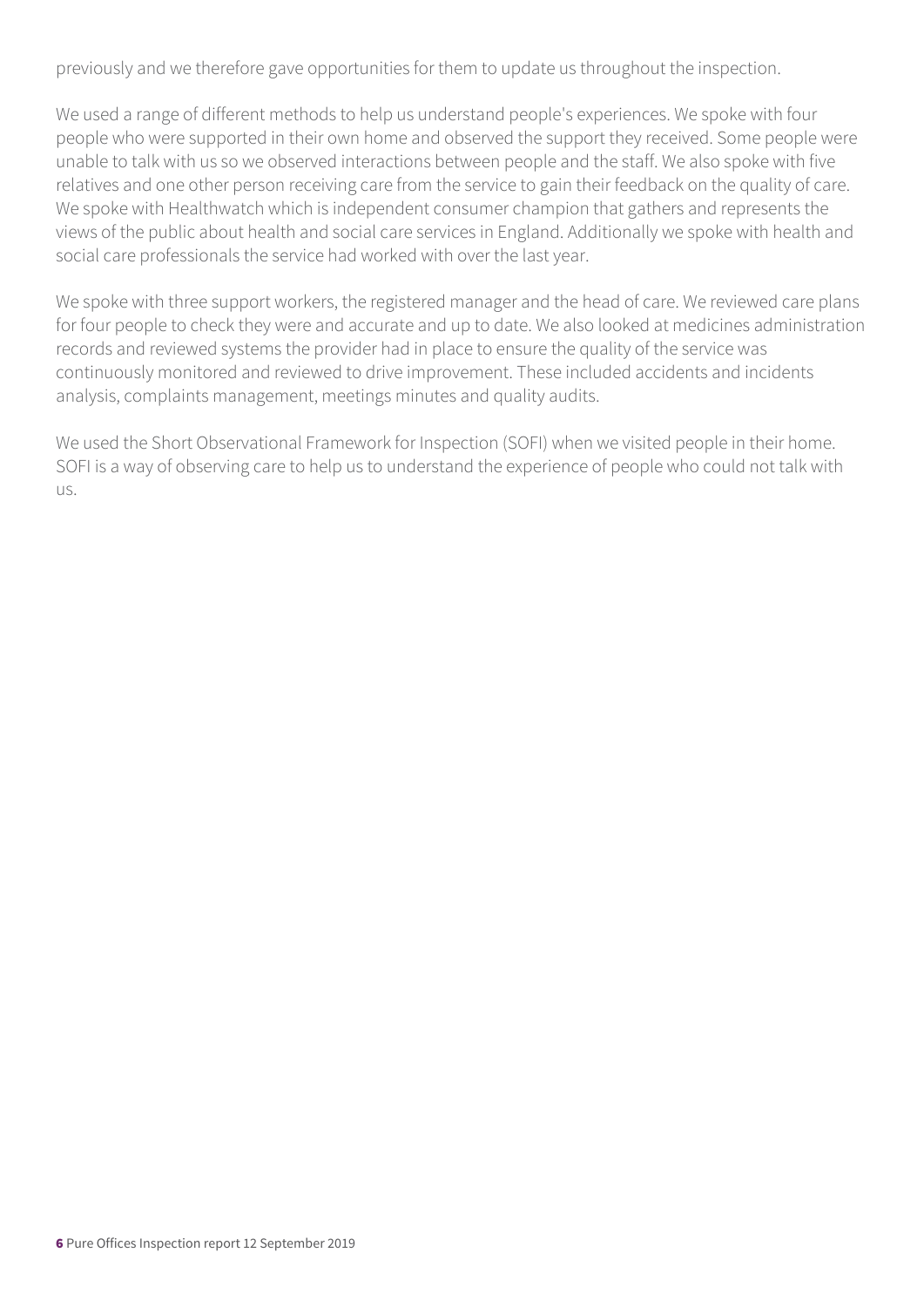### Is the service safe?

### Our findings

Safe – this means we looked for evidence that people were protected from abuse and avoidable harm

At the last inspection this key question was rated as Good. At this inspection this key question remained Good.

People were safe and protected from avoidable harm. Legal requirements were met.

Systems and processes to safeguard people from the risk of abuse

•We spoke with relatives and they confirmed their family members were always supported safely. A relative said, "My [family member] is very safe with this company." Another relative told us, "There have never been any safeguarding issues."

•One person told us, "I feel safe going out with my carer, as I can get anxious when out shopping."

•Staff were aware of the signs and symptoms of harm and told us they would report any concerns to the registered manager.

•All staff had received safeguarding training and knew the procedure for reporting any concerns to the local authority safeguarding team. Staff had access to a safeguarding policy.

Assessing risk, safety monitoring and management

•People were protected from risks associated with their care and support.

•Comprehensive risk assessments had been regularly reviewed and completed for each person's level of risk, including risk of anxiety and behaviours that may pose a risk.

•Records and people's care files contained signed consent that confirmed people or their representative had been involved in creating risk assessments.

•Staff were observed supporting people safely by actively enabling people with their choices so they had as much control and independence as possible.

•A relative told us, "They keep my [family member] looking smart and very clean and always check their skin integrity due to [family member] sitting in their power chair."

Staffing and recruitment

•People using the service were involved in the recruitment of new staff.

•We checked the recruitment files of five staff members and safe recruitment and selection processes were followed.

•Relatives and people receiving support confirmed there were always sufficient staff to meet their needs. This included accompanying people to their activities and health appointments.  $\square$ 

•The provider had arrangements to cover unplanned staff absence. Relatives told us the whole staff team were reliable and had never experienced any missed calls. The registered manager told us she would cover when needed.

Using medicines safely

•Relatives confirmed they were happy with the support their family members received to take their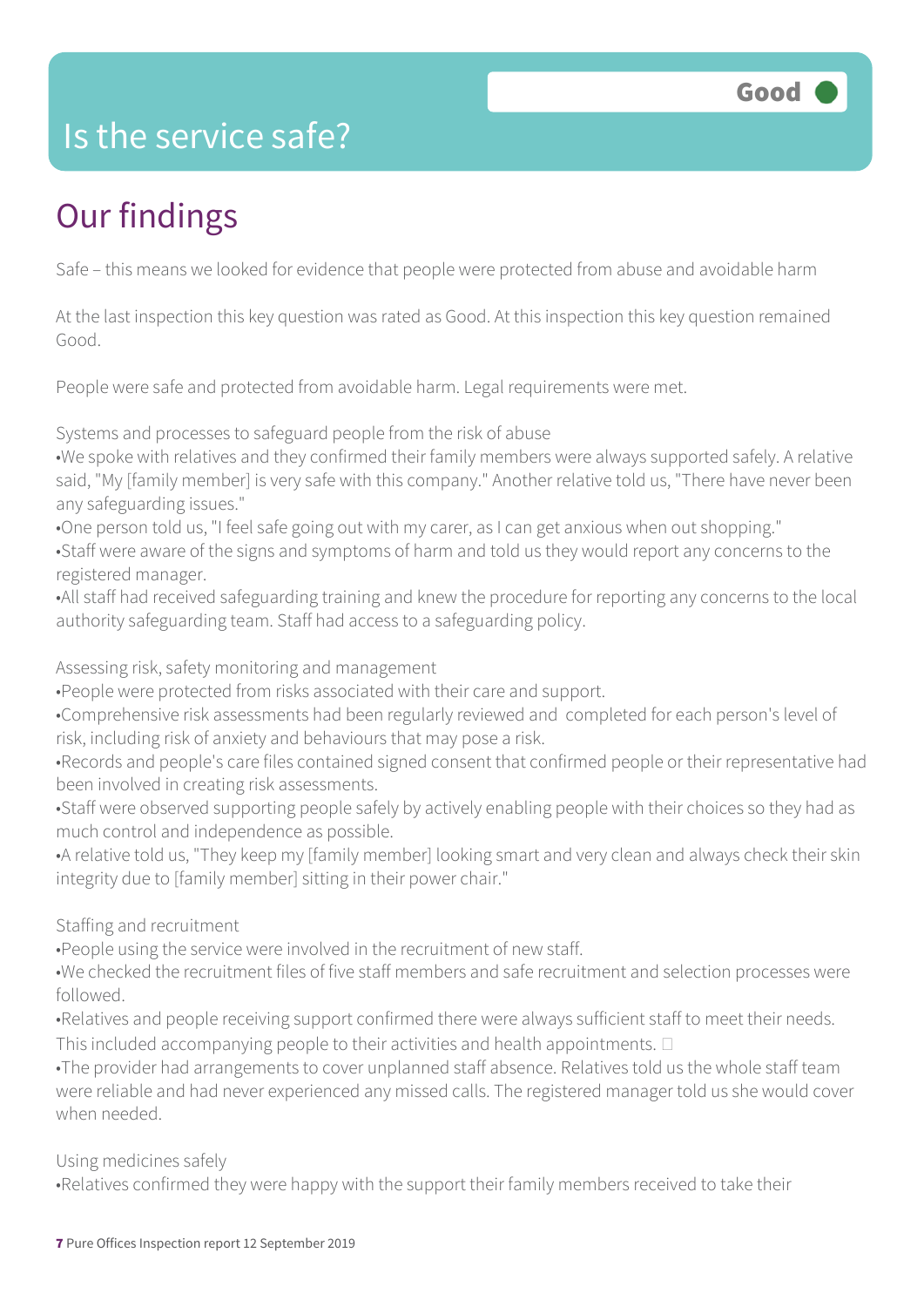medicines. One relative said, "[My family member] is helped with their creams every morning and every night. Only has it when it is needed."

•Medicines records were completed accurately.

•A relative told us, "They [staff] write very comprehensive notes and complete medication charts as [family member] has all [their] medicines in liquid form."

•Staff had medication training as part of their induction and their competency had been assessed. The registered manager informed us that medication administration and awareness was regularly discussed at supervisions.

•The service had robust guidelines for staff to follow when administering medicines as and when required medicines.

•We reviewed monthly medicine audits and these had been completed effectively.

Preventing and controlling infection

•Policies and practices in the service ensured people were protected by the prevention and control of infection.

•Staff who supported people with food preparation had received food and hygiene training. This helped to ensure people would be protected from the risks of infections.

Learning lessons when things go wrong

•Lessons were learnt when things went wrong

•A relative spoke about how impressed they were when their family member was not happy about something. The relative said, "I was impressed with how quickly the manager sorted things. I know [family member] is safe with the service, as they deal with problems immediately."

•Positive discussions were had with people and their representatives, if mistakes were made.

•Weekly team meetings with management and staff took place.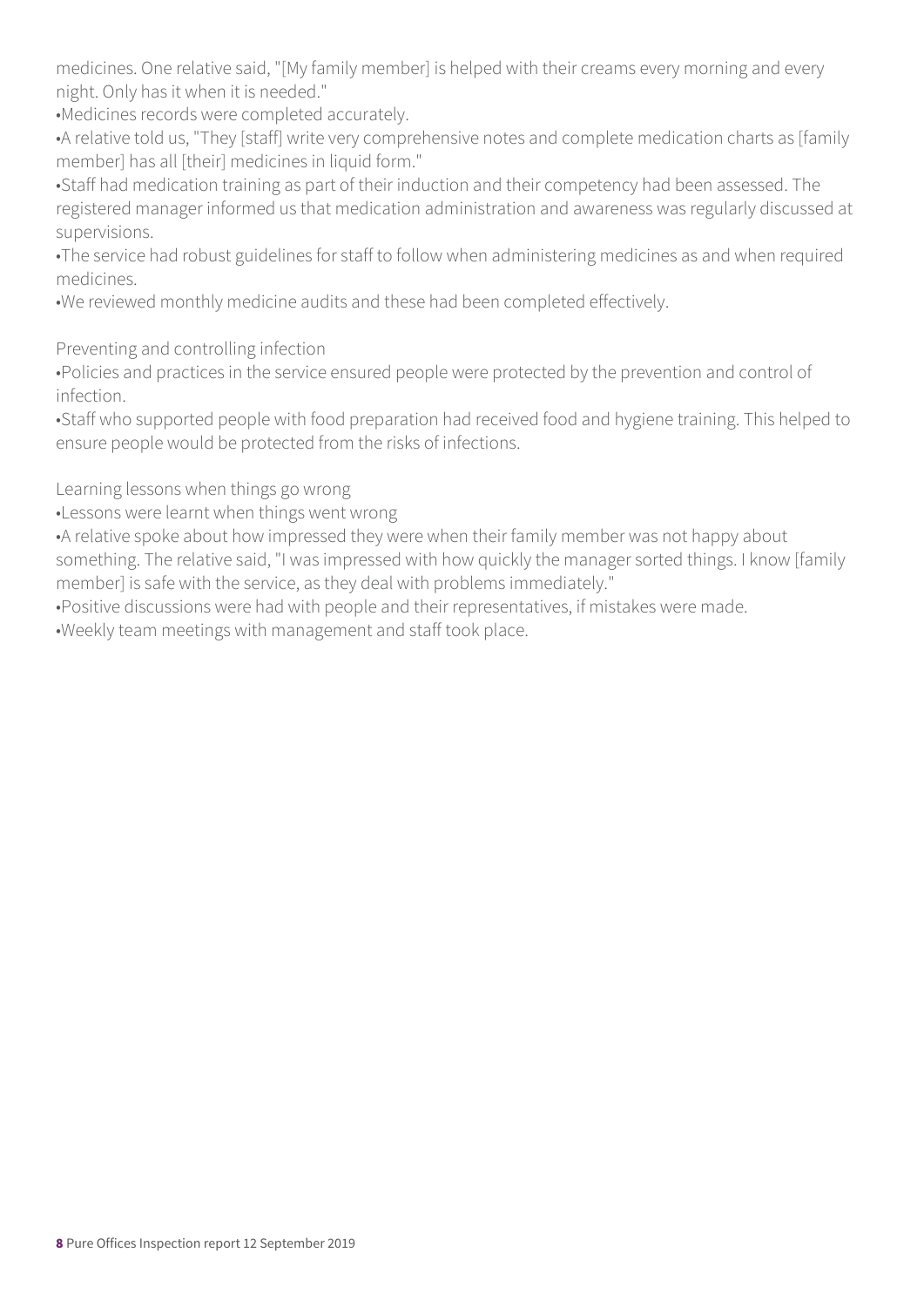### Is the service effective?

### Our findings

Effective – this means that people's care, treatment and support achieved good outcomes and promoted a good quality of life, based on best available evidence.

At the last inspection this key question was rated as Good. At this inspection this key question remained Good.

People's outcomes were consistently good, and people's feedback confirmed this.

Assessing people's needs and choices; delivering care in line with standards, guidance and the law •People's needs were met effectively.

•We visited people in their homes and observed people being supported very effectively by care staff. A relative said, "The service gives 100% and my [family member] has become independent with their input." [Family member] does things they never did when living at home."

•Another relative confirmed, "I am very involved with the care planning for my [family member]." •People had a comprehensive pre assessment to ensure the service could meet their needs prior to using the service. Care and support plans were then created which were bespoke and person centred. These plans were regularly reviewed.

•People's cultural needs were identified during their pre assessments and care plans put in place to show how these were to be met. For example, if a person wanted only male or female carers this was documented.

Staff skills, knowledge and experience

•Staff had the right knowledge, qualifications, skills and experience to support people effectively. •A relative confirmed they were confident in the staff's abilities to care for their loved one and said, "The progress my [family member] has made has not happened overnight, it has taken a lot of patience and continued commitment from the care staff."

•One staff member had been funded by the service to become a trainer of techniques for safety supporting people whose behaviours may pose a risk. This specialised in house de-escalation training was available to all staff.

•No restraint had been used by staff when supporting people. A staff member said, "Just by talking to a service user can have such an effective impact on de-escalating their behaviour."

•We reviewed records that showed staff had a thorough induction that was completed over 12 weeks, with a  $mix$  of  $\Box$  face-to-face training, on line training and shadowing colleagues during care calls. A staff member told us, "My induction included a week of shadowing an experienced staff member."

•Staff told us that they received regular supervision and annual appraisals, records confirmed this.

Supporting people to eat and drink enough with choice in a balanced diet

•People had enough to eat and drink.

• Where people needed support with meal preparation this information was $\Box$  available in care plans. •One person with limited speech experienced severe discomfort and anxiety. Investigations and discussions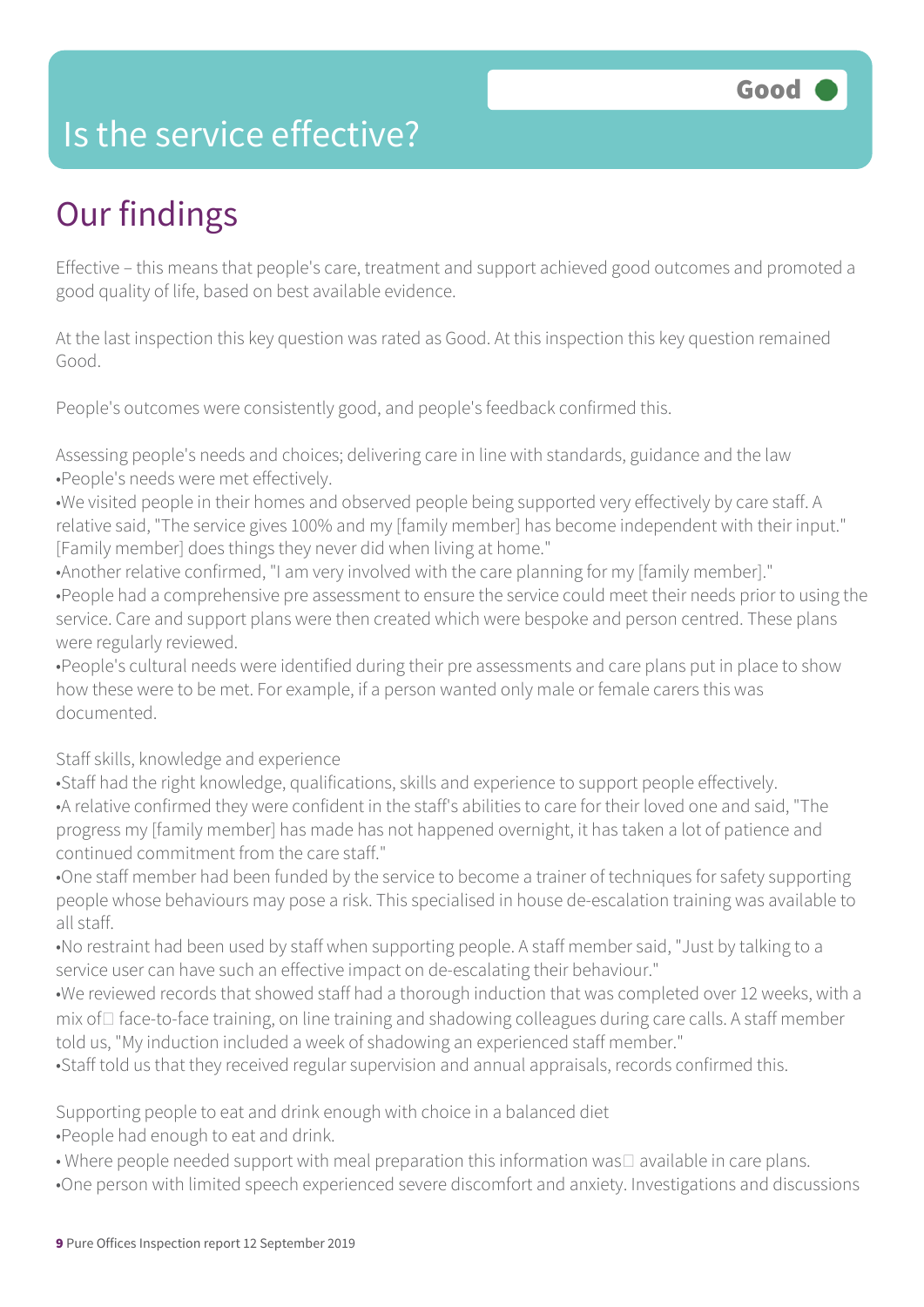with the person, health professionals, parents and staff found the person to be lactose intolerant. A detailed nutritional programme was created removing lactose which settled the person and they became very happy and settled.

•A relative told us, "Nutrition is wonderful, although [family member] doesn't cook their own meals they are encouraged to help and [family member] can make their own packed lunch which they didn't do before living in the bungalow. [Family member] has a brilliant diet very healthy. My [family member] is a different person it truly is amazing and due to the love and care and support [of staff]."

• Details of people's food, fluid and weight monitoring were recorded and reviewed regularly.

#### Staff providing consistent, effective, timely care

•People and their relatives consistently told us the service supported them [or their relative] to maintain good health and were always referred to health professionals when required.

•There were detailed care plans for people's healthcare needs that included their medical history and any medical conditions they had.

•Health Action Plans were available in people's files giving key information of people's health conditions and healthcare needs that could be shared during a hospital admission.

•A relative told us, "If we notice something [when visiting], they [staff] say they have arranged an appointment for that, or [family member] has already been to the doctors and has been given something which is very reassuring and reinforces our confidence in them [the service]."

•The service had systems and processes for referring people to external services. Records checked confirmed detailed documentation from health and social care professionals were available in people's care files.

#### Ensuring consent to care and treatment in line with law and guidance

•The Mental Capacity Act 2005 (MCA) provides a legal framework for making particular decisions on behalf of people who may lack the mental capacity to do so for themselves. The Act requires that as far as possible people make their own decisions and are helped to do so when needed. When they lack mental capacity to take particular decisions, any made on their behalf must be in their best interests and as least restrictive as possible.

•People can only be deprived of their liberty to receive care and treatment when this is in their best interests and legally authorised under the MCA. Where people may need to be deprived of their liberty in order to receive care and treatment in their own homes, the Deprivation of Liberty Safeguards (DoLS) cannot be used. Instead, an application can be made to the Court of Protection who can authorise deprivations of liberty.

•People's care assessments included information about their capacity to make decisions.

•All staff had had training on the MCA and staff were able to explain the principles of the MCA and how this impacted on people's daily lives.

..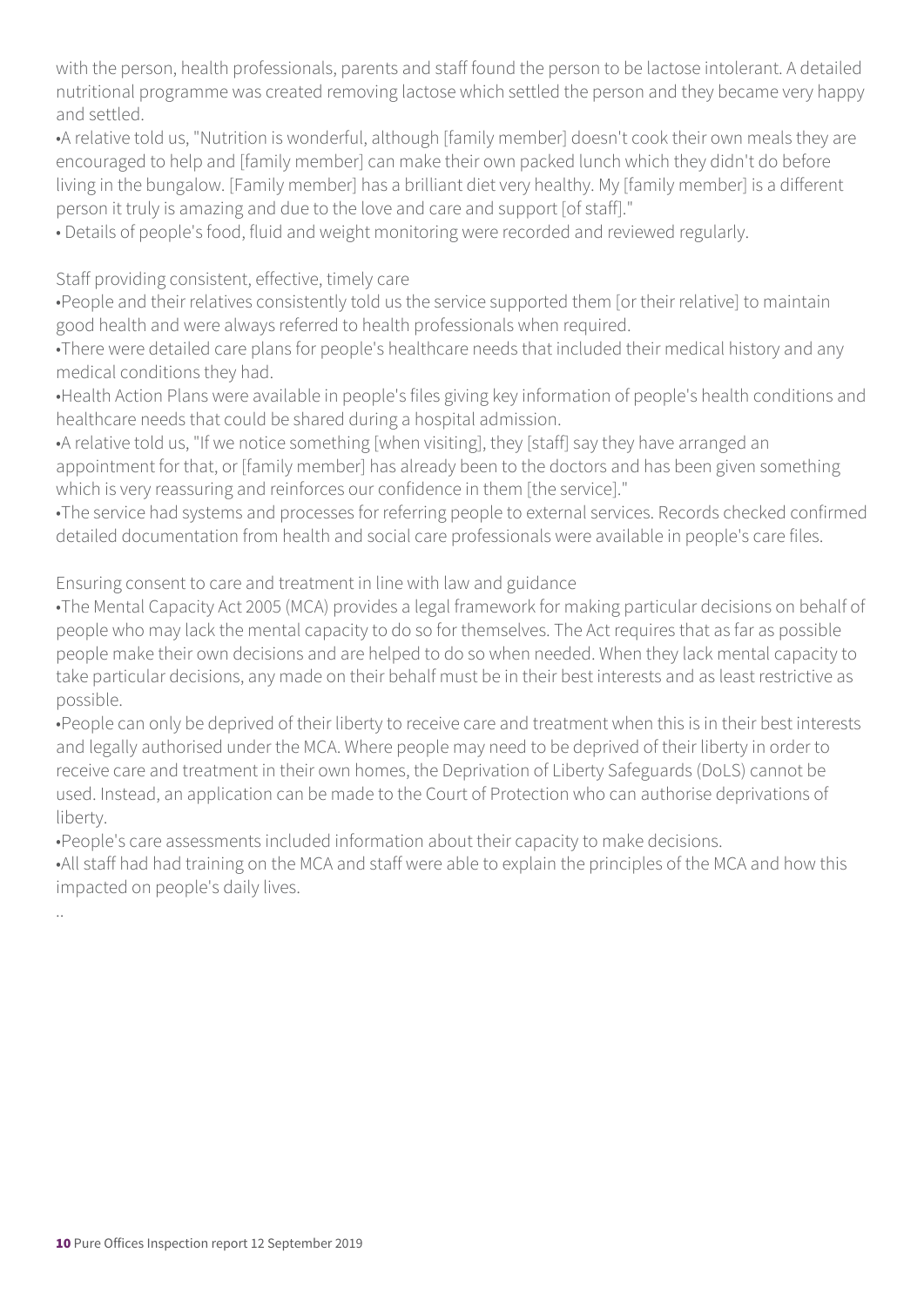### Is the service caring?

### Our findings

Caring – this means we looked for evidence that the service involved people and treated them with compassion, kindness, dignity and respect

At the last inspection this key question was rated as Outstanding. At this inspection this key question has been rated as Good.

People were supported and treated with dignity and respect; and involved as partners in their care.

Ensuring people are well treated and supported

•Everyone we spoke with confirmed the staff were kind, caring and compassionate. We observed staff demonstrate a real empathy for the people they care for.

•People and relatives told us the staff were very caring. One relative said, "They [staff] are very caring and kind and they straight away phone the GP if [family member] is unwell, they can tell by looking into [family member's] eyes if [family member] is unwell."

•Relatives repeatedly told us how extremely caring staff were. One relative said, "My [family member] can have very challenging behaviour but the staff show such patience and kindness and manage to calm [family member]."

•The service ensured that staff focus on building and maintaining open and honest relationships with people and their families, friends and other carers through regular 'Talk Time' sessions.

Supporting people to express their views and be involved in making decisions about their care •The service was very effective at helping people to express their views so that staff and the managers at all levels understood their views.

•One person talked about the staff and said, "We chat away and they are very nice people and treat me very well and they are respectful. I am very happy with them they are lovely people and keep me calm and come with me to appointments. I am much better now with their support."

•People's care records showed they had been regularly reviewed and people were involved in discussions about how they wished to receive their care and support. Reviews also involved family or people's representatives where this had been agreed.

•Care plans clearly described how people were given information in a way they could understand and the level of support they required with their communication needs.

Respecting and promoting people's privacy, dignity and independence

•Respect for privacy and dignity was at the heart of the service's culture and values. It was embedded in everything that the service and its staff did.

•A relative told us, "The [staff] treat [family member] with total dignity and respect when they provide personal care and dress [relative] appropriately for the weather."

•A relative said, "They are very kind to my [family member and very supportive to meet their needs with patience."

•Staff told us they respected people's privacy and dignity. One member of staff said, "I will knock on the door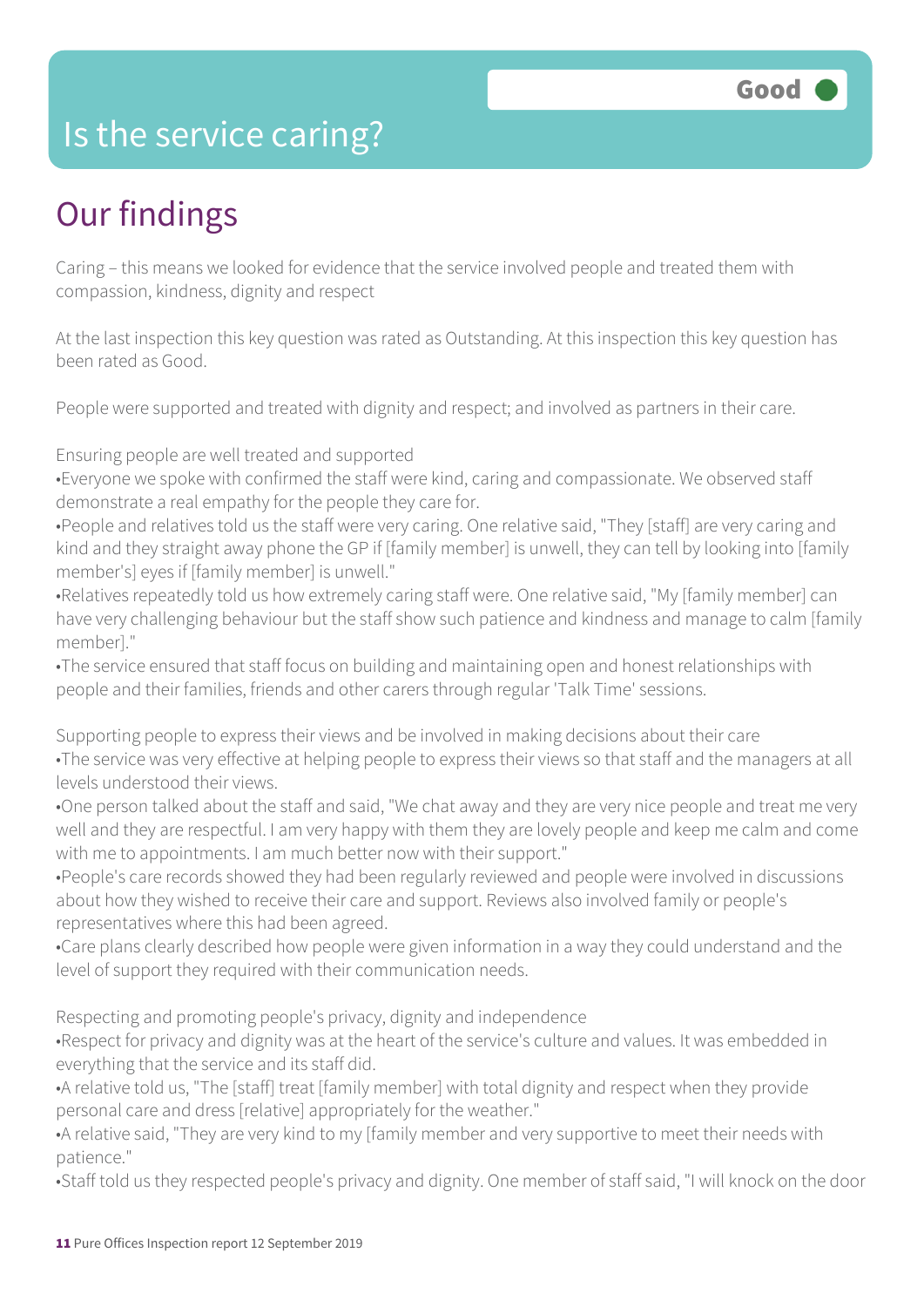and wait before I go in."

•Care staff understood the importance of promoting equality and diversity at the service. An example of this was supporting people to maintain positive relationships with family and friends. Staff assisted people to keep in touch with their relatives and friends by telephone, planning family visits and during regular social events.

•The service was aware of advocacy and correspondence was seen in people's care files for people to access local independent advocacy services. I

•When we visited people in a supported living home we saw people and staff happily talking and laughing with each other. The atmosphere was homely and very friendly.

•Staff gave us examples of how they had provided support to meet the diverse needs of people using the service including those related to disability, gender, ethnicity, faith and sexual orientation. Relatives commented on how well their family members' individual needs were respected and met.

•Information about how the service was run was stored in the registered office. Care record information was stored on the computer system which was password protected so that only authorised persons could access this. Care files were secured in lockable cabinets in the office.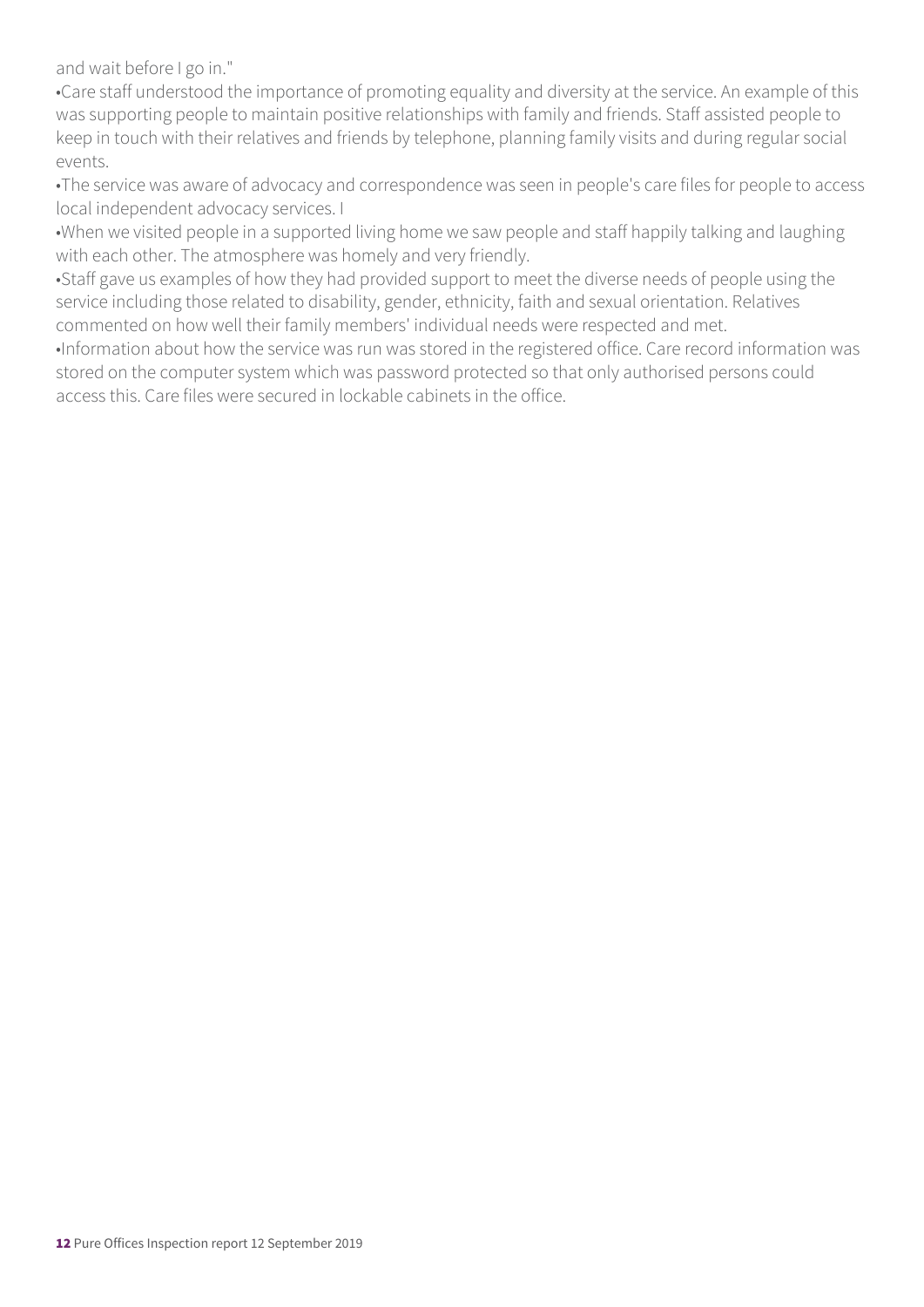### Is the service responsive?

### Our findings

Responsive – this means we looked for evidence that the service met people's needs

At the last inspection this key question was rated as Good. At this inspection this key question has now improved to Outstanding.

Services were tailored to meet the needs of individuals and delivered to ensure flexibility, choice and continuity of care.

Planning personalised care to meet people's needs, preferences, interests and give them choice and control ●The service had gone the extra mile to find out what people had done in the past and evaluated whether it could meet their needs and make a real positive difference to their life. A relative told us, "The company really pay attention to detail and when my [family member] went to live independently with the carers they did a full assessment. Everything my [family member] needed to meet their other health needs were in place before my [family member] moved into the bungalow and they did this very quickly."

●Staff supported people to access and create a variety of assistive communication aids to express themselves which enabled staff to support people effectively to meet their needs. Examples included Makaton (basic sign language), picture cards, personalised signs and gestures, assistive technology software and social media apps. Some people who had limited communication also created picture memory books to share their experiences with their families, new staff and external professionals.

●When we visited people in a supported living home we saw people and staff happily talking and laughing with each other. The atmosphere was homely with friendly banter being shared between people and staff.

●People chose to take part in a varied range of local activities; using coach travel to take part in activities out of the local area. People were supported on foreign holidays both individually and as a group. People and staff worked together to plan and run themed nights, trips to pop concerts and local discos. People really enjoyed this additional support to enable them to experience different parts of the world and to take part in activities that they loved.

●Relatives told us staff were exceptional when supporting people to attend family special occasions, maintain friendships through social events and attend activities not run by the provider. Staff really understood the importance of these events for people. Relatives noted that staff regularly went above and beyond in their role by moving their days off around in order to support people at short notice to attend activities such as drama performances.

●One person was keen to experience travelling abroad but had never previously done this because they were scared of flying and ferry journeys would take too long. Over a gradual period of 18 months staff provided focused and in depth person centred support and planning which enabled this person to have now flown seven times to various destinations in Europe. This reduced the person's anxiety when flying by building their self confidence and independence but were also re-assured that staff were always available if needed.

●A relative told us, "Staff give lots of choices and [family member] chooses what they want to wear and they keep [family member] clean and smart. [Family member] never wanted to go to the shops before and choose their own clothes and has been so well supported that [family member] loves doing this now.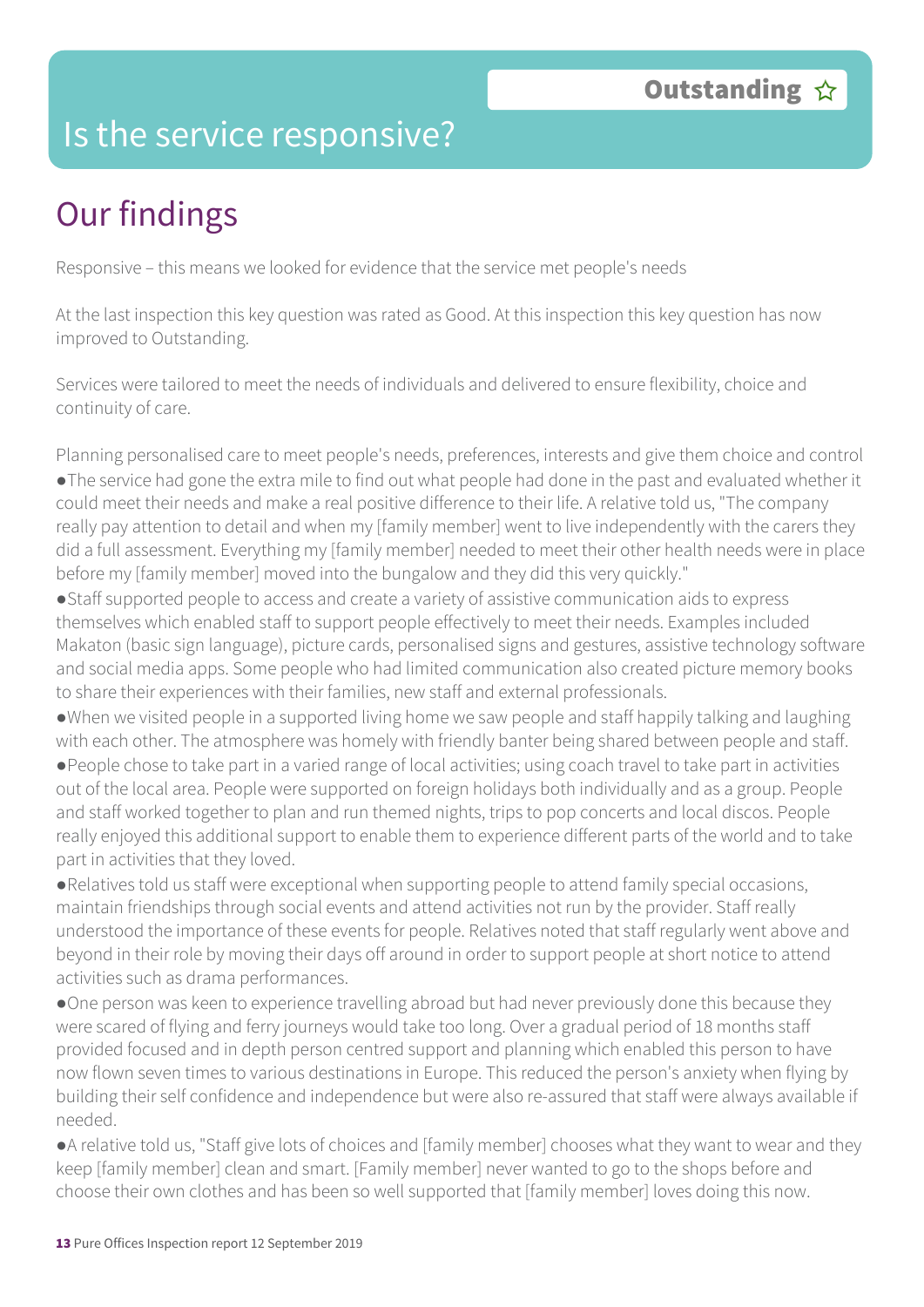[Family member] is encouraged to be a young independent [person]."

●A relative told us, "I would have any of the carers in my own home they are ever so trustworthy. We all have a good relationship and it reflects in the care that my [family member] receives and they recognise our needs as parents, we are also very involved and respected and they listen…they [staff] are very special." ●Arrangements for social activities, and where appropriate, education and volunteering, were innovative, met people's individual needs, and followed best practice guidance so people could live as full a life as possible. Examples included people worked in small groups to help plan provider events and people volunteering at local community events. This helped to increase people's confidence and independence. ●A relative explained they had initial concerns about their family member being supported by the service and said, "Our biggest worry was would [family member] settle down living in a supported living setting? The care has surpassed what we could have ever imagined!" Visiting professionals also confirmed that the service is focused on providing person-centred care and support that achieves exceptional results.

#### Improving care quality in response to complaints or concerns

- ●People using the service, their family, friends and other carers felt confident that if they complained, they would be taken seriously, and their complaint or concern would be explored thoroughly and responded to in good time. No complaints had been received in the previous 12 months.
- ●A relative said, "There was only ever one incident that occurred some years back. That was resolved immediately with things put into place. I have no concerns at all about my [family member's] care."
- ●People received the support they needed from staff who were particularly skilled when exploring and trying to resolve any conflicts and tensions for people with challenging behaviours.
- ●People who used the service and others were involved in regular reviews of how the service makes improvement. The service demonstrated where improvements had been made as a result of learning from reviews and feedback.
- ●A relative told us, "Every month the manager asks us to complete a survey to make sure all is well, I am fully involved with planning for my [family member]."
- ●Everyone had access to a personalised complaint guide explaining how people could make a complaint.

#### End of life care and support

●No one was receiving end of life care at the time of inspection. Most people using the service were young adults with a learning disability. Some people with support from staff and family members were able to share their funeral preferences. Other people were not able to express their end of life wishes and family members or advocates were involved to make best interest decisions on their behalf. Care plans reviewed confirmed people's wishes and best interest decisions had been recorded.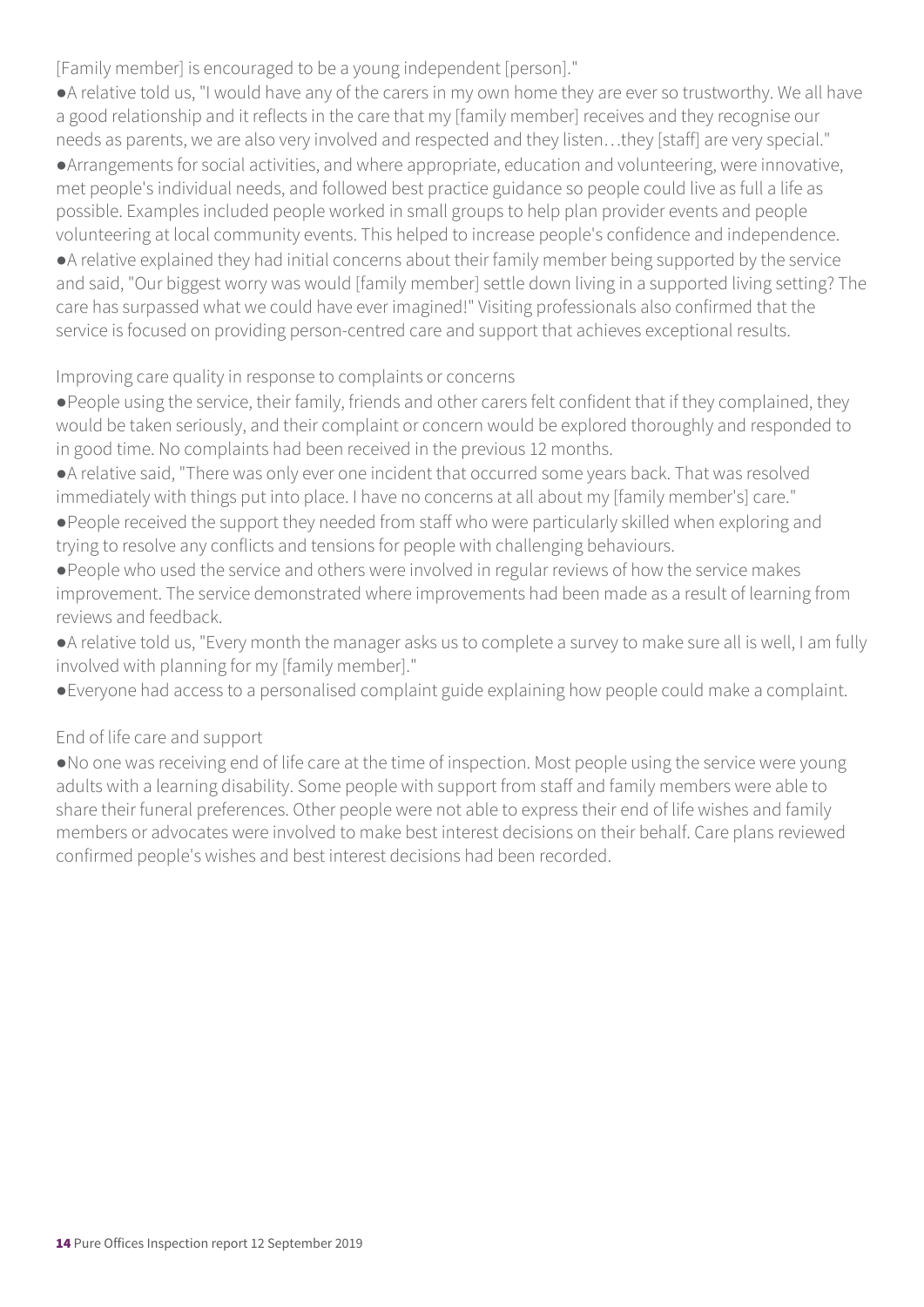### Is the service well-led?

### Our findings

Well-Led – this means we looked for evidence that service leadership, management and governance assured high-quality, person-centred care; supported learning and innovation; and promoted an open, fair culture.

At the last inspection this key question was rated as Good. At this inspection this key question has now improved to Outstanding.

Service leadership was exceptional and distinctive. Leaders and the service culture they created drove and improved high-quality, person-centred care.

Provider plans and promotes person-centred, high-quality care and support, and understands and acts on duty of candour responsibility when things go wrong

•A person and their relatives were extremely grateful and happy they had found the service that did everything they needed. They were very complementary about both carers and the management. The service enabled the person to remain supported and independent at home which avoided the need of going into residential care or relying on family members."

•The service worked with people using the service and their families to develop outstanding bespoke packages of care to meet the needs of the individual.

•There were various ways to gather feedback from people about the service they received. Individual monthly satisfaction reviews of the service people received were carried out and service wide reviews were carried out which included feedback from relatives, professionals and staff.

•People, relatives and staff all agreed that management were passionate about making sure care was person centred and caring.

•A relative told us their family member had been using the service for several years and said, "Right from the start they [the service] were on the ball with everything. They tick all the boxes with my [family member's] happiness and safety."

•A senior member of staff was on call 24 hours a day so care workers always had someone to speak with if they needed advice or support. We spoke with relatives about getting information about their loved one. A relative confirmed they could contact staff and said, "Yes, I have numbers of senior staff if required." •People and their relatives were also involved in the recruitment of their support staff. This varied according to the needs and wishes of people. For example some people would be part of an interview process which included meeting potential staff in a more informal setting over a cup of tea.

•Systems were in place that ensured compliance with the registered provider's responsibilities in relation to duty of candour. Duty of candour is a set of specific legal requirements that service providers must follow when things go wrong with care and treatment. The registered persons described how they had followed up positively and openly on the improvements they had needed to make in relation to how people were supported with their safety.

•Staff were aware of the registered provider's whistle-blowing processes. They also knew how to raise concerns with the local authority and the Care Quality Commission (CQC) if they felt they were not being listened to or their concerns acted upon.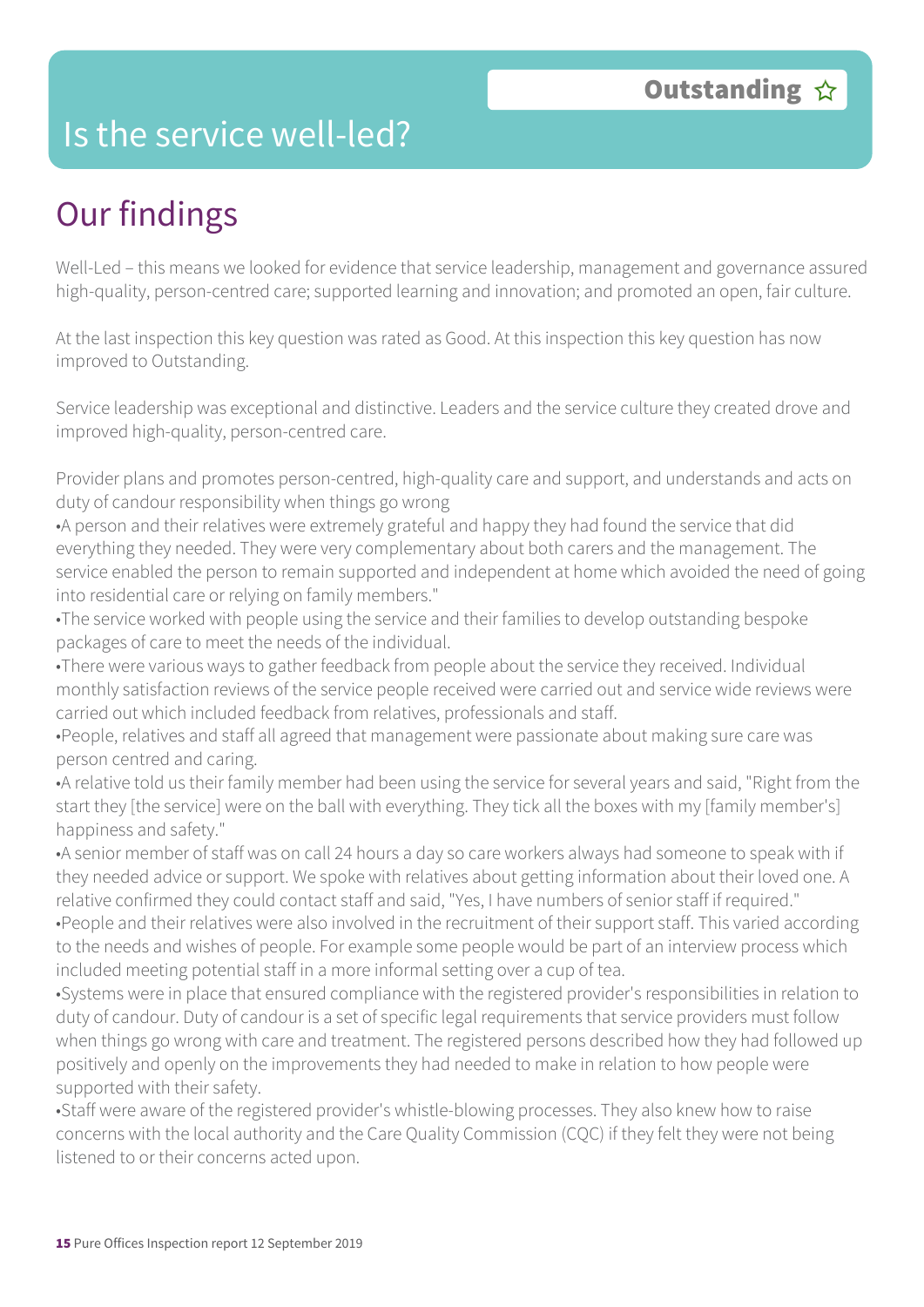Managers and staff are clear about their roles, and understand quality performance, risks and regulatory requirements

•Staff told us they were fully involved and always consulted about the running of the service. The head of care also met with the nominated individual weekly to updated them about the service.

•Relatives told us that the way the service was led was exceptional and distinctive. Its vision and values were imaginative and people were at the heart of the service. The values were promoted and developed with people and staff in meaningful and creative ways. Through regular meetings, planned events, social media, newsletters and visits to people's homes by management.

•When reviewing records with the registered manager and head of care there was a strong framework of accountability to monitor performance and risk. Unannounced audits of care and care records were carried out regularly.

•Performance management processes were very effective, reviewed regularly and reflected best practice.

• Staff we spoke with confirmed the registered manager made the service feel like one big happy family. The high moral of staff ensured high quality and consistency of support offered to people.

•All conditions of registration with the CQC were being met. Records reviewed confirmed incidents had been dealt with appropriately and reported to the correct authorities when needed.

•Notifications had been received which the provider was required by law to tell us about. This included allegations of harm and any serious accidents. There were systems in place to ensure policies were in place and up to date and available to staff.

•Scheme coordinators [for supported living homes] and the registered manager and head of care regularly carried out comprehensive audit of care records, medication and staff training. These audits were both announced and unannounced.

•The service had displayed their CQC rating as required in the office and on their website.

Engaging and involving people using the service, the public and staff

•The registered manager and her team developed, discussed, promoted and implemented innovative ways of involving people in developing high-quality, outstanding practice that relatives have told us about. Sustained examples have been shared throughout this report.

•A relative told us, "Everybody [all staff] is so accessible. If we need to speak to anyone they get back to you straight away."

•The service was an important part of its community. It developed community links to reflect the changing needs and preferences of the people they supported.

•A relative told us, "The manager is very good and the staff are wonderful, very easy to communicate with and always discuss with me how the service is for my [family member]".

•People using the service, their relatives and staff were regularly given opportunities to complete feedback forms. Feedback had been analysed and kept under review by the registered person, head of care and the board in order to make any improvements they identified as needed.

•A social care professional told us, "Reviews of service users in one particular placement have identified that the service users are at the centre of their support and home environment. Weekly house meetings enable them to make their voices heard. The service users' support is individually tailored to meet their needs and there is a marked change in the quality of their lives."

Continuous learning and improving care

•The views of people, their relatives and staff using the service were at the core of quality monitoring and assurance arrangements. Innovation was celebrated and shared through newsletters, social events, house meetings and staff awards.

•The service was part of a larger provider that enabled staff to network with other teams through annual staff forums and monthly registered manager meetings led by the head of care.

•At team forums staff were given tasks which focused on developing their key competencies and skills that